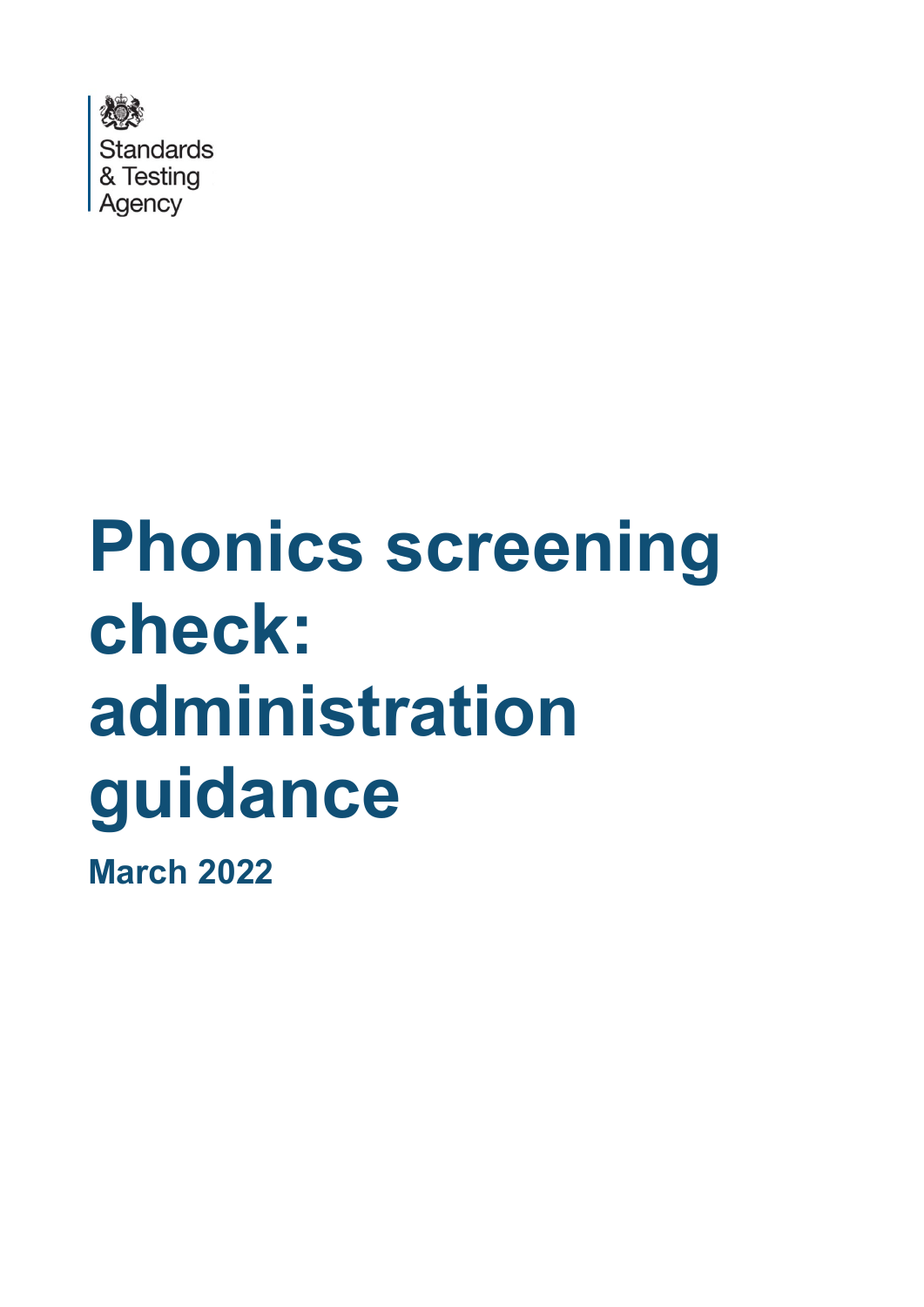# **Contents**

| 1 Introduction                                         | 3  |
|--------------------------------------------------------|----|
| 2 Headteachers' responsibilities                       | 4  |
| 3 Maladministration                                    | 5  |
| 4 Participating pupils                                 | 6  |
| 4.1 Pupils absent during check week                    | 6  |
| 4.2 Pupils who should not take the check               | 6  |
| 5 Receiving and storing materials                      | 8  |
| 5.1 Braille versions                                   | 8  |
| 5.2 How to check your delivery                         | 9  |
| 5.3 Security of check materials                        | 9  |
| 6 Preparing to administer the check                    | 10 |
| 6.1 Check administrators                               | 10 |
| 6.2 Preparing rooms                                    | 10 |
| 6.3 Access arrangements                                | 10 |
| 7 Administering the check                              | 13 |
| 7.1 Assistance                                         | 14 |
| 7.2 Problems or queries during the check               | 14 |
| 7.3 Completing the answer sheet                        | 14 |
| 7.4 Scoring the check                                  | 15 |
| 7.5 Administering the check at an alternative location | 15 |
| 8 After the check                                      | 16 |
| 8.1 Headteacher's declaration form                     | 16 |
| 9 Reporting check results                              | 17 |
| 9.1 Reporting to local authorities                     | 17 |
| 9.2 Pupils who move schools                            | 17 |
| 9.3 How results will be used                           | 18 |
| 9.4 Reporting results to parents                       | 18 |
| 9.5 Pupils who do not meet the expected standard       | 19 |
| 10 Further information                                 | 20 |
| 10.1 General enquiries                                 | 20 |
| 10.2 Message us                                        | 20 |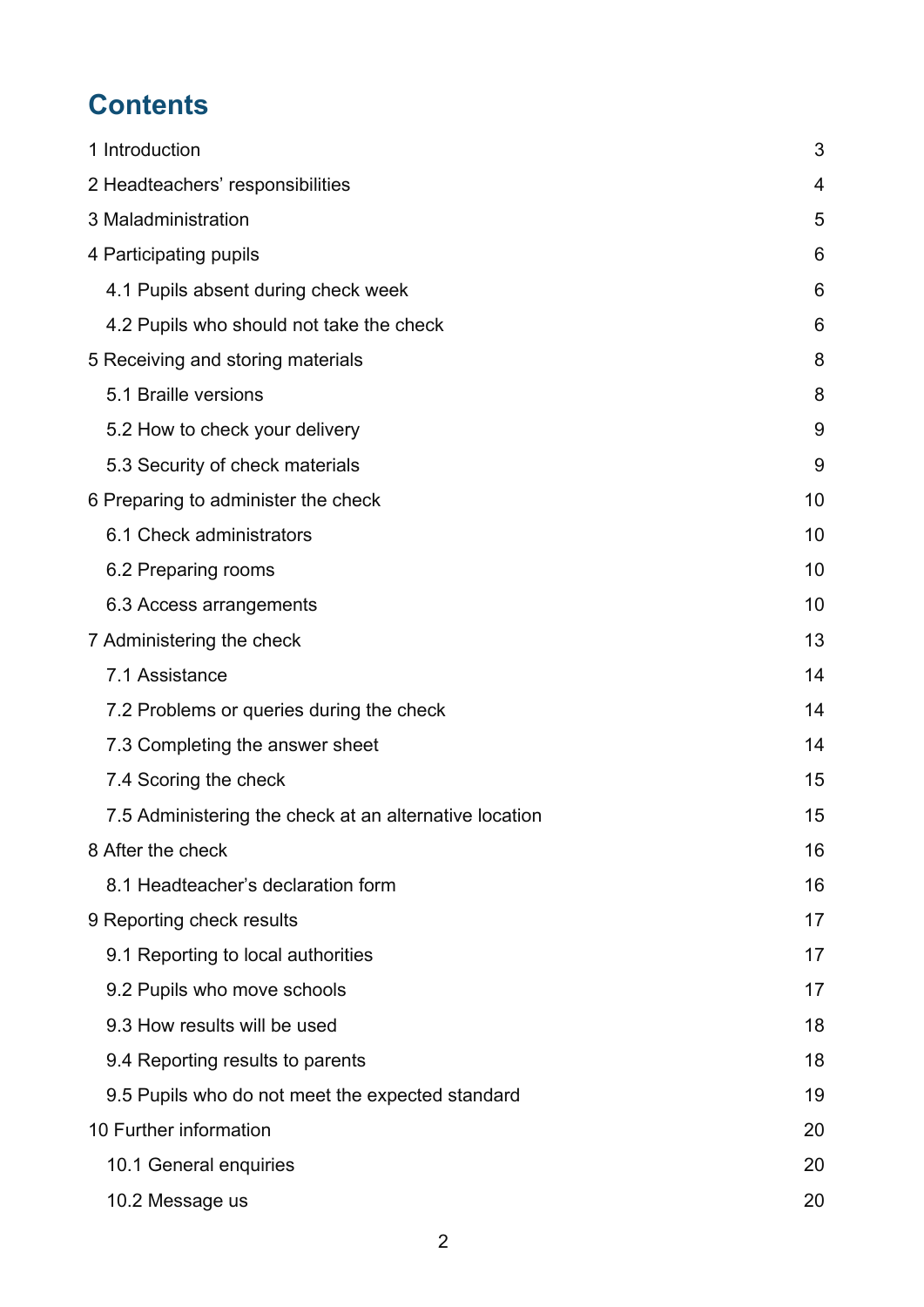# <span id="page-2-0"></span>**1 Introduction**

This guidance is for schools administering the 2022 phonics screening check. The information expands on section 8 of the [2022 key stage 1 \(KS1\) assessment and](https://www.gov.uk/government/publications/2022-key-stage-1-assessment-and-reporting-arrangements-ara)  [reporting arrangements](https://www.gov.uk/government/publications/2022-key-stage-1-assessment-and-reporting-arrangements-ara)<sup>[1](#page-2-1)</sup> (ARA).

It includes information to ensure schools can:

- prepare for check administration
- prepare check administrators
- administer the check correctly

The information is relevant to:

- school leaders, school staff and governing bodies in all maintained schools, academies, and free schools
- maintained nursery schools that have eligible pupils
- Ministry of Defence (MoD) schools
- local authorities (LAs)

Schools should administer the check during the week beginning Monday 6 June. Section 3 of the 2022 KS1 ARA contains a list of important dates.

Headteachers are responsible for the check administration arrangements within their school. Failing to adhere to this guidance could lead to a maladministration [investigation](http://www.gov.uk/government/publications/key-stages-1-and-2-investigating-allegations-of-maladministration)<sup>[2](#page-2-2)</sup>.

<span id="page-2-1"></span><sup>1</sup> www.gov.uk/government/publications/2022-key-stage-1-assessment-and-reporting-arrangements-ara

<span id="page-2-2"></span><sup>2</sup> www.gov.uk/government/publications/key-stages-1-and-2-investigating-allegations-of-maladministration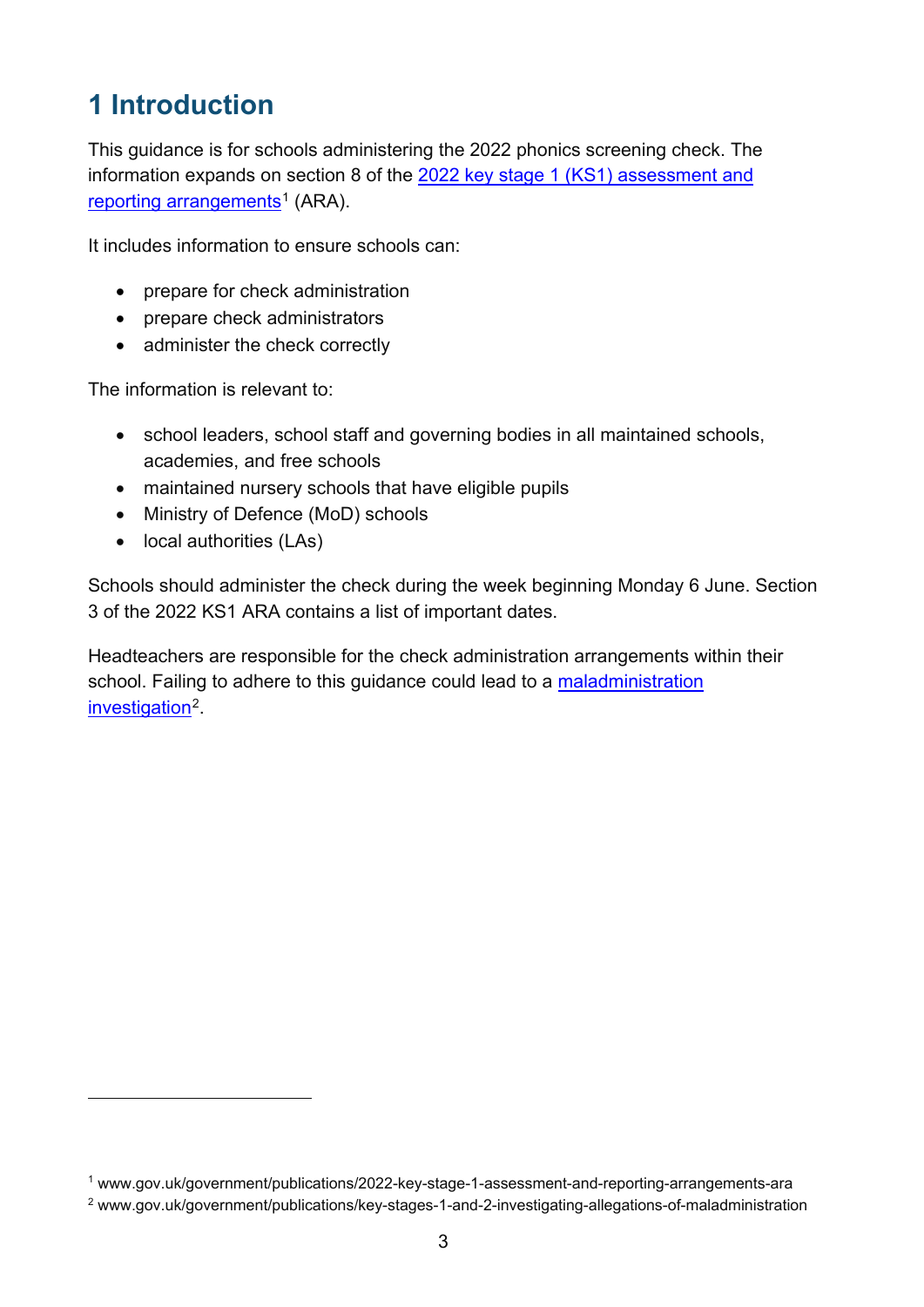# <span id="page-3-0"></span>**2 Headteachers' responsibilities**

Headteachers must:

- identify which pupils should take the check
- consider whether any pupils will need braille versions
- consider whether any pupils will need modified versions and download them from the [Primary Assessment Gateway](https://www.primaryassessmentgateway.education.gov.uk/publicaccessproduction/selfservice/citizenportal/login.htm)<sup>[3](#page-3-1)</sup> (excluding braille) during the check period
- keep check materials secure until Monday 20 June
- know what to expect if they receive a [monitoring visit](https://www.gov.uk/guidance/key-stage-2-tests-and-phonics-screening-check-monitoring-visits)<sup>[4](#page-3-2)</sup>
- ensure all check administrators are appropriately trained
- ensure that pupils are in a fit physical and mental state to take the check
- ensure the check is administered once to each eligible pupil
- ensure pupils' responses are scored accurately and consistently
- ensure any pupils who do not meet the expected standard continue to receive support in phonics
- report any incident that affects the integrity, security or confidentiality of the check to the Standards and Testing Agency (STA)
- follow the annual statutory data collection requirements by submitting check results to the  $LA<sup>5</sup>$  $LA<sup>5</sup>$  $LA<sup>5</sup>$  for all eligible pupils, by the deadline communicated to them by the LA
- complete and submit the phonics screening check headteacher's declaration form (HDF) by Friday 1 July

Schools not complying with these requirements may be subject to a maladministration [investigation](http://www.gov.uk/government/publications/key-stages-1-and-2-investigating-allegations-of-maladministration)[6](#page-3-4).

<span id="page-3-1"></span><sup>3</sup> www.primaryassessmentgateway.education.gov.uk

<span id="page-3-2"></span><sup>4</sup> www.gov.uk/guidance/key-stage-2-tests-and-phonics-screening-check-monitoring-visits

<span id="page-3-3"></span><sup>5</sup> www.gov.uk/guidance/phonics-screening-check-data-collection

<span id="page-3-4"></span><sup>6</sup> www.gov.uk/government/publications/key-stages-1-and-2-investigating-allegations-of-maladministration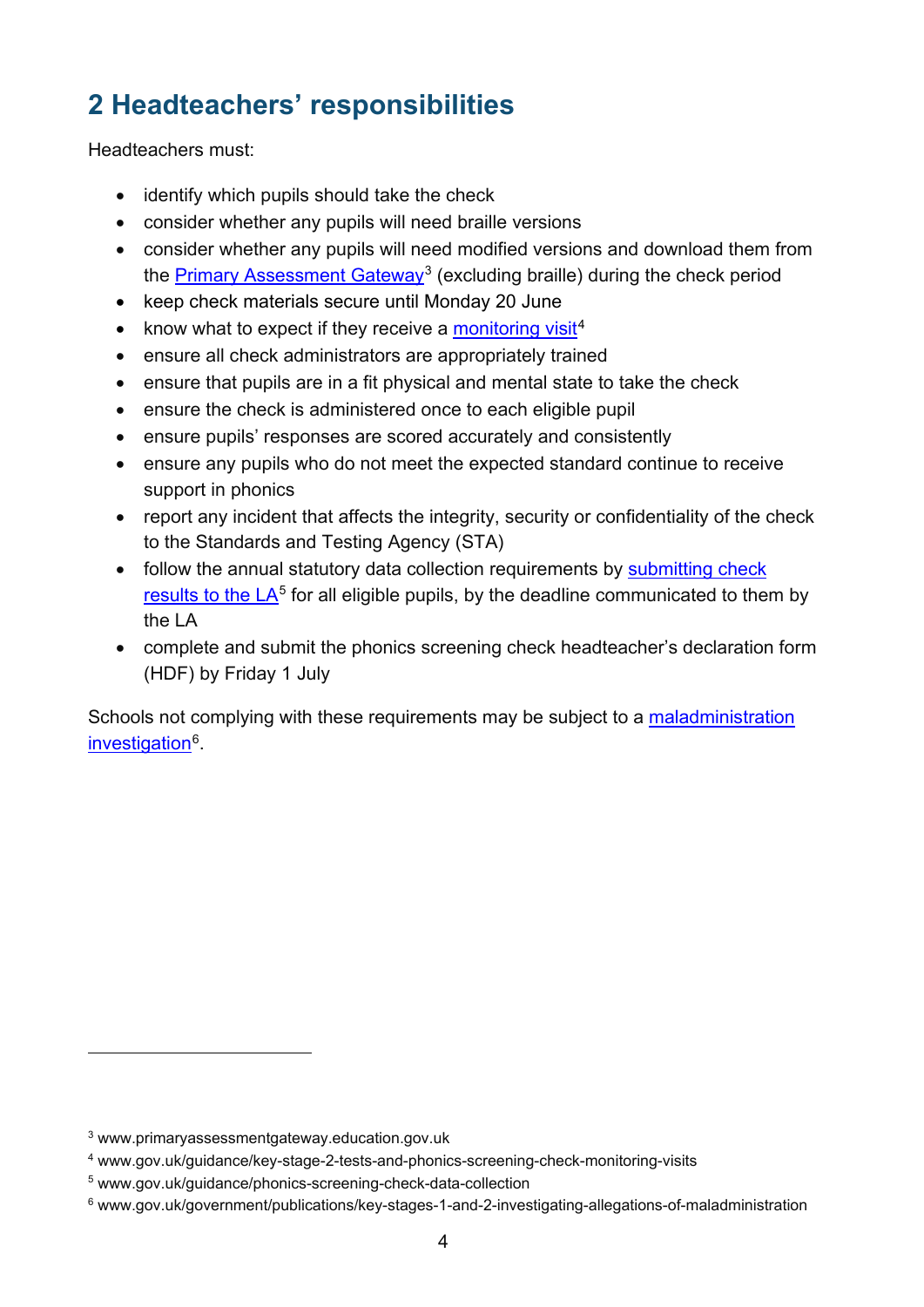# <span id="page-4-0"></span>**3 Maladministration**

The term maladministration refers to any act that:

- affects the integrity, security or confidentiality of the national curriculum assessments
- could lead to results that do not reflect pupils' unaided work

Your school could be subject to a [maladministration investigation](https://www.gov.uk/government/publications/key-stages-1-and-2-investigating-allegations-of-maladministration)<sup>[7](#page-4-1)</sup> if it does not comply with the following:

- the 2022 KS1 ARA
- this check administration guidance
- check administration instructions provided with the check materials

You should consider taking steps to protect staff involved in administering the check. Misunderstandings about correct check administration can lead to allegations of maladministration. To avoid this, ensure all staff, participating pupils and their parents understand:

- how the check will be administered
- what assistance is and is not allowed in the check

Concerns about the administration of the check, or any allegations of maladministration (which could include cheating), should be reported to STA by contacting the national curriculum assessments helpline on 0300 303 3013 or [assessments@education.gov.uk.](mailto:assessments@education.gov.uk)

<span id="page-4-1"></span><sup>7</sup> www.gov.uk/government/publications/key-stages-1-and-2-investigating-allegations-of-maladministration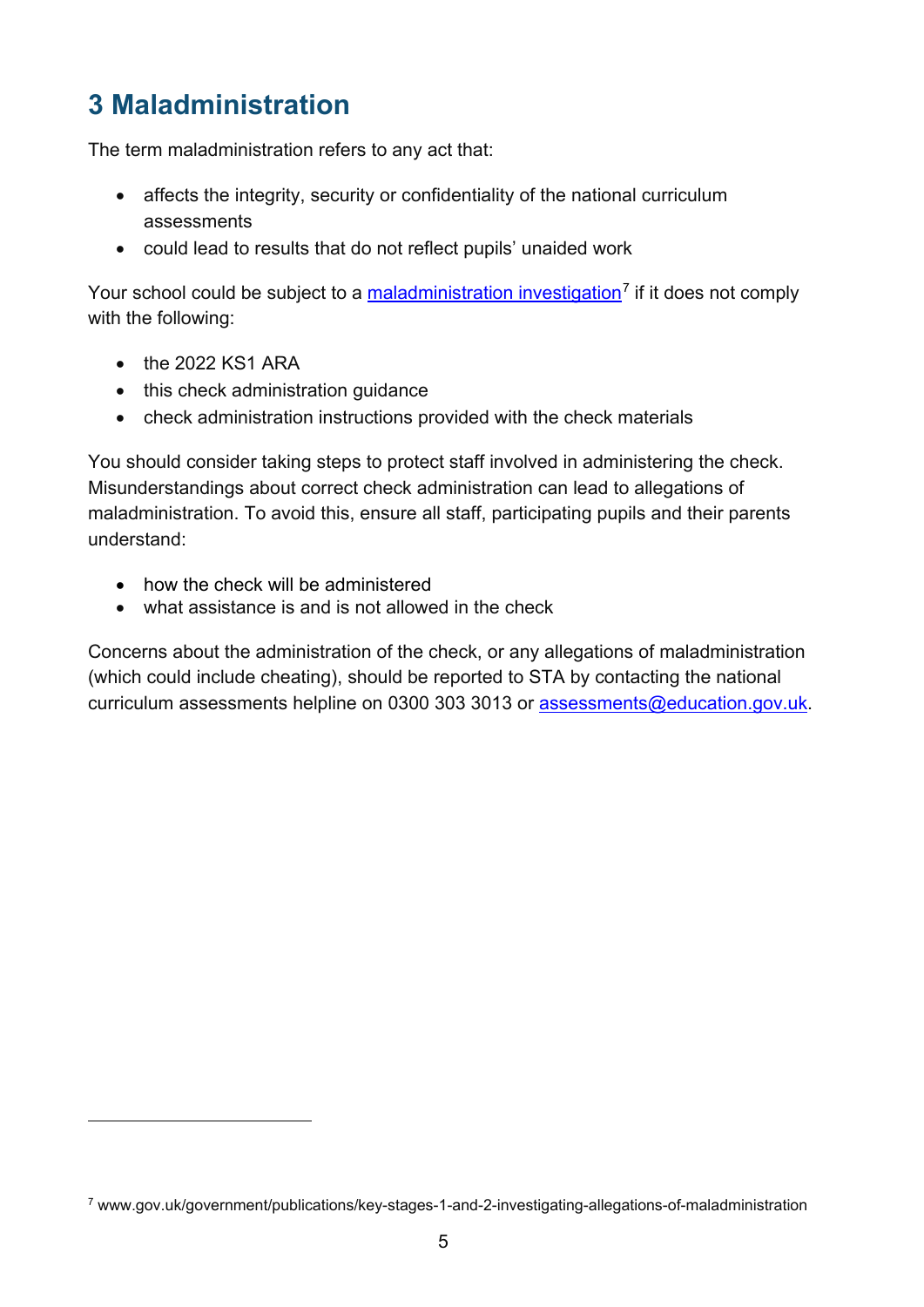# <span id="page-5-0"></span>**4 Participating pupils**

With some exceptions (see section 4.2), all pupils who have reached the age of 6 by the end of the school year must take the check during that academic year. For the majority of pupils, this will be in year 1. This includes pupils registered at maintained nursery schools who will reach the age of 6 before the end of the school year and have completed the year 1 programme of study.

Pupils who will have reached the age of 7 by the end of the academic year (the majority of such pupils will be in year 2) who have not taken the test before, or who did not meet the expected standard in the autumn check, must also take the test.

For a new pupil joining the school and who will reach the age of 7 this academic year, the school should confirm if the pupil should participate in the check. The [common transfer](https://www.gov.uk/government/collections/common-transfer-file)   $file<sup>8</sup> (CTF)$  $file<sup>8</sup> (CTF)$  $file<sup>8</sup> (CTF)$  $file<sup>8</sup> (CTF)$  sent from the previous school should include information to confirm if the pupil met the expected standard the previous year. If this information is not provided, you should contact your LA or log into Get information about pupils via [DfE Sign-in](https://services.signin.education.gov.uk/)<sup>[9](#page-5-4)</sup> to search for the pupil by their unique pupil number (UPN).

If you cannot establish whether the pupil took the check in the autumn term, the pupil should take the check.

## <span id="page-5-1"></span>**4.1 Pupils absent during check week**

If a pupil is absent during the check week, you can administer the check to them until Friday 17 June. Any pupil who is absent from school for this entire period should be recorded as absent in the results data.

## <span id="page-5-2"></span>**4.2 Pupils who should not take the check**

Headteachers make the final decision about whether it is appropriate for a pupil to take the check. In any instances when pupils are not entered for the check, schools should explain their decision to the pupil's parents. If appropriate, they should provide the parents with documentary evidence to support their decision. Where the decision has been made not to administer the check to a pupil, schools should also explain how they are helping the pupil learn to decode using phonics.

<span id="page-5-3"></span><sup>8</sup> www.gov.uk/government/collections/common-transfer-file

<span id="page-5-4"></span><sup>9</sup> https://services.signin.education.gov.uk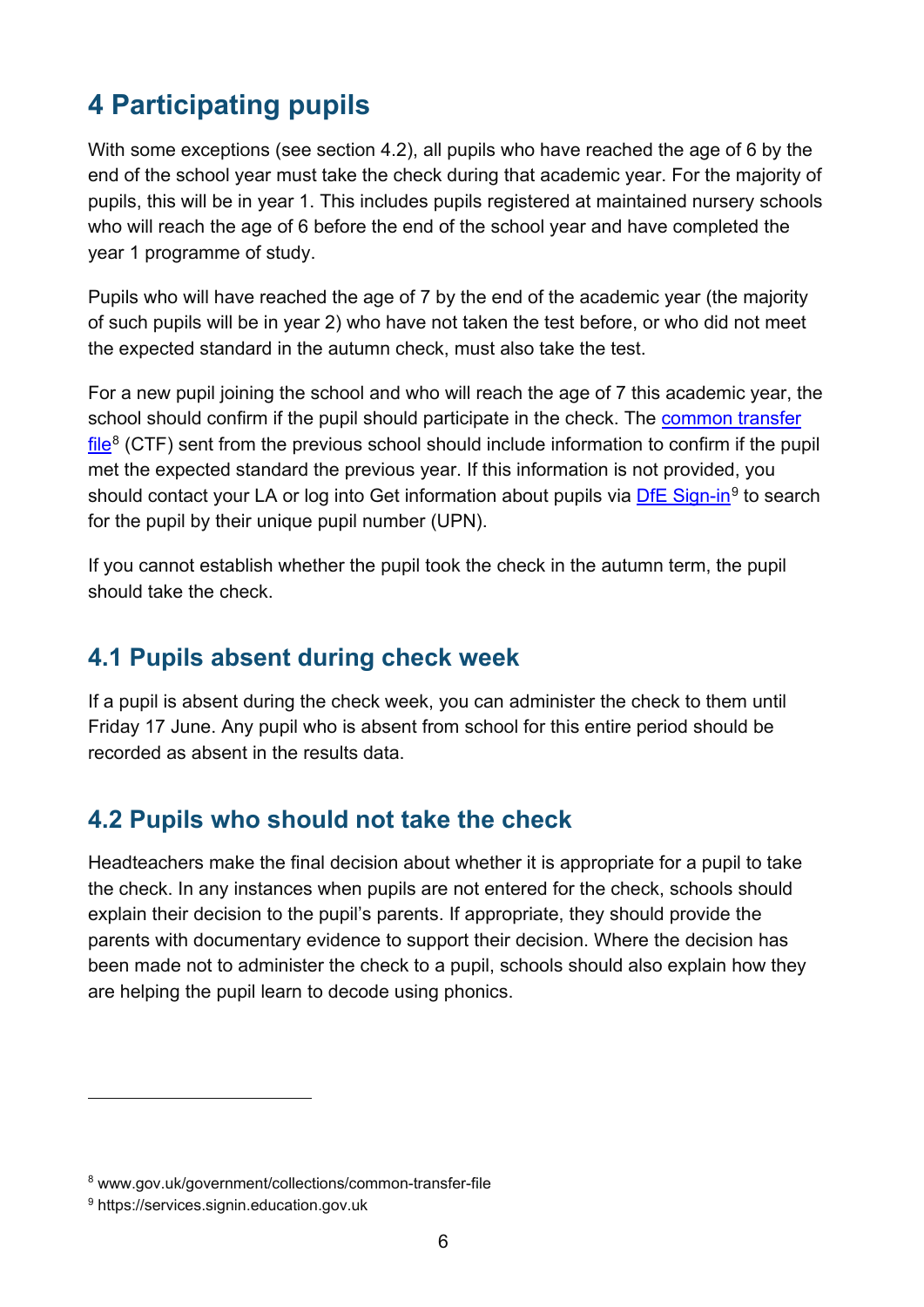If it is not appropriate for a pupil to take the check, it is important teachers are aware of that pupil's progress in phonics so they can plan the next steps in their teaching.

You may want to provide a similar experience for pupils who will not formally participate in the check. You could do this by modifying the practice sheet to include only single letters or simple 2-letter blends so they can demonstrate their skills. Check materials, including the practice sheet, are available on the Primary Assessment Gateway from Monday 6 June.

Schools must submit data for all pupils including those who do not take the check. Pupils who do not take the check should be marked as 'D' (headteacher decided it was inappropriate for the pupil to take the check).

#### **Pupils working below the standard**

If a pupil has not completed the first year of the KS1 English programme of study or has shown no understanding of grapheme-phoneme correspondences, they should not take the check.

#### **Pupils for whom English is an additional language**

If a pupil has limited fluency in English, you may decide they should not take the check. If a pupil has recently moved to the country and is unable to understand letters and sounds in English, they should not take the check.

#### **Pupils who use British Sign Language**

You should consider whether pupils who use British Sign Language (BSL) or other signsupported communication, can be supported to take the check and demonstrate their ability in linking letters and sounds.

#### **Pupils who are mute or selectively mute**

Pupils who are mute or selectively mute are unable to participate in the check if they do not give verbal responses aloud in school. They may be able to identify the words but will not be able to demonstrate that knowledge by speaking the answers aloud.

Selectively mute pupils may demonstrate their knowledge at home informally with a family member who can discuss the outcome with the teacher. This arrangement will ensure the pupil has had a similar experience to their peers and gives them an opportunity to demonstrate their skills.

To avoid a potential security risk to the check materials, this arrangement may only take place after the check period ends on Friday 17 June.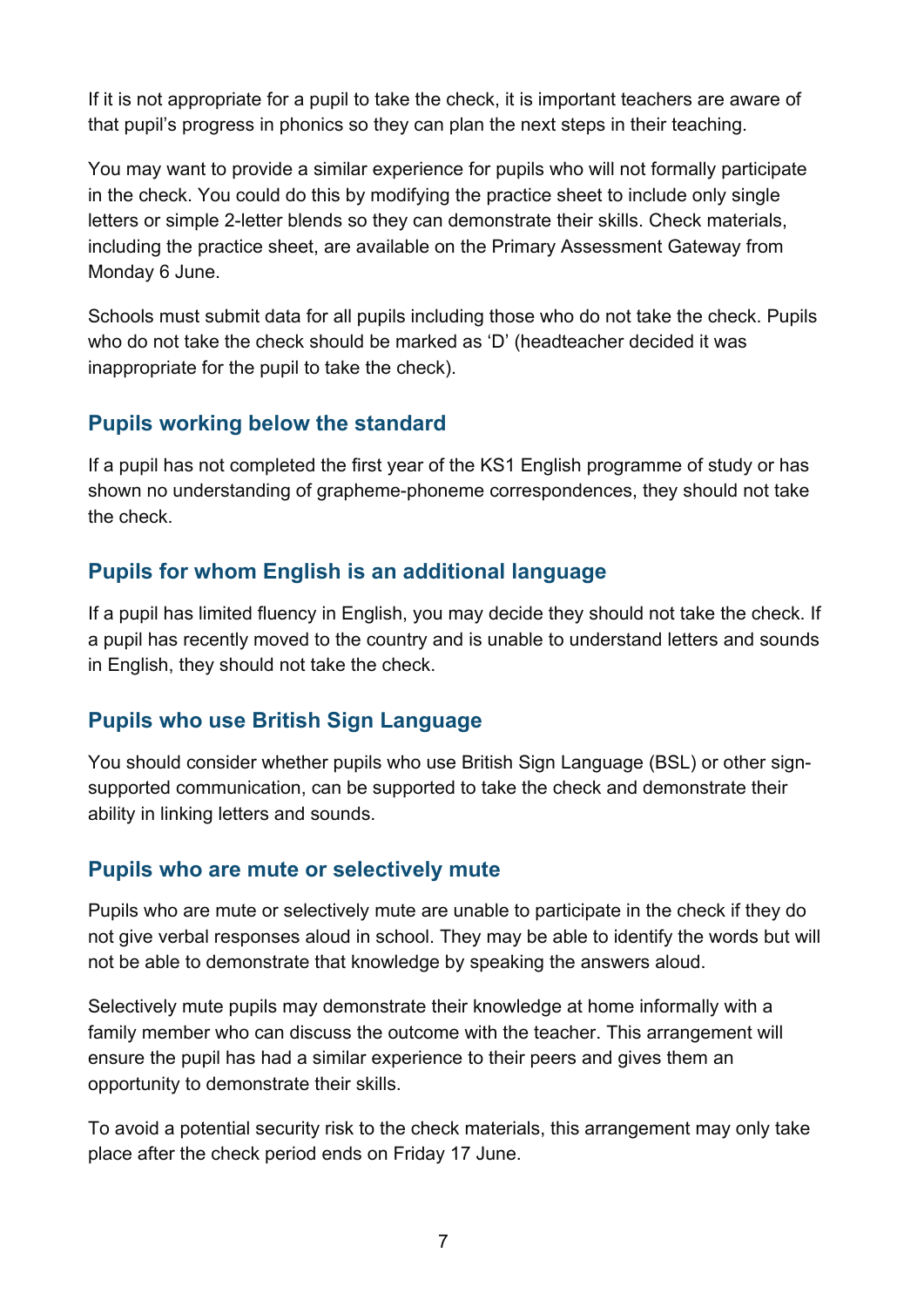# <span id="page-7-0"></span>**5 Receiving and storing materials**

You should ensure your school has adequate space to store materials securely. STA will deliver materials to school addresses taken from [Get Information About Schools](https://get-information-schools.service.gov.uk/)<sup>[10](#page-7-2)</sup> so you must ensure your school details are up to date by logging in via [DfE Sign-in](https://services.signin.education.gov.uk/)<sup>11</sup>.

We will deliver check materials between Monday 16 May and Friday 20 May. If your school will be closed and you have not entered your holiday dates on the Primary Assessment Gateway, or contacted us to arrange an alternative delivery date, contact the national curriculum assessments helpline on 0300 303 3013.

Schools do not need to order standard versions of the phonics screening check. Materials are sent to schools based on school census data. You will receive one set of materials per 30 pupils.

Each set of materials will contain one:

- copy of 'Phonics screening check: pupils' materials'
- pad containing 30 copies of 'Phonics screening check: answer sheet'
- copy of 'Phonics screening check: practice sheet'
- copy of '2022 Phonics screening check: scoring guidance'

You can download [practice materials](https://www.gov.uk/government/collections/national-curriculum-assessments-practice-materials)<sup>[12](#page-7-4)</sup> to see what the check looks like.

For additional materials, schools can download check materials from the Primary Assessment Gateway from Monday 6 June. This includes the mark sheet and modified versions (excluding braille), including Word versions with colour images, Word versions with black and white images, and Word versions without images.

If you have not received materials by Friday 20 May, if a delivery is incomplete, or if check packs arrive unsealed or damaged, you should contact the national curriculum assessments helpline on 0300 303 3013. You may be asked to send a photograph of any damaged packages.

## <span id="page-7-1"></span>**5.1 Braille versions**

Schools can order uncontracted (Grade 1) Unified English Braille versions of the phonics screening check. Braille materials should be ordered from the national curriculum assessments helpline on 0300 303 3013 by Tuesday 26 April. Schools will receive check

<span id="page-7-2"></span><sup>10</sup> https://get-information-schools.service.gov.uk

<span id="page-7-3"></span><sup>11</sup> https://services.signin.education.gov.uk

<span id="page-7-4"></span><sup>12</sup> www.gov.uk/government/collections/national-curriculum-assessments-practice-materials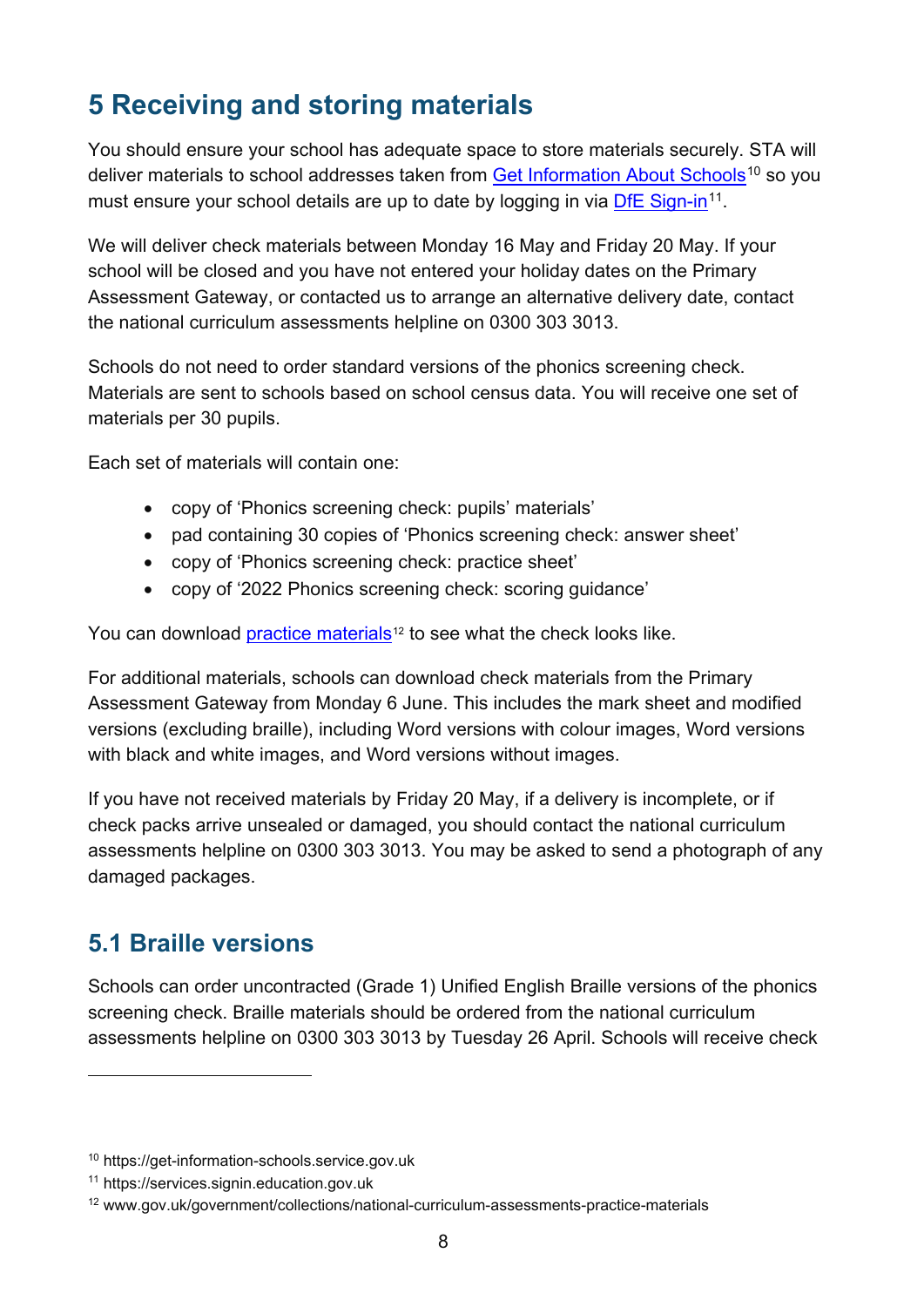materials, including any braille orders, in the week beginning Monday 16 May. If schools have not received their check materials by Friday 20 May, they should contact the national curriculum assessments helpline on 0300 303 3013.

## <span id="page-8-0"></span>**5.2 How to check your delivery**

The headteacher is responsible for checking their school's delivery against the delivery note to ensure the correct number of check materials have been received. If the headteacher is unavailable, they must delegate this responsibility to a senior member of staff who understands the process.

When you receive your materials, you should open the box and check the number of packs against the delivery note. STA recommends 2 members of school staff undertake this check together. Leave the inner packs unopened and store your delivery securely until Monday 6 June.

## <span id="page-8-1"></span>**5.3 Security of check materials**

Headteachers must ensure the integrity of the check is maintained so that no pupil has an advantage. Schools must follow the guidance on [keeping materials secure](https://www.gov.uk/government/publications/key-stage-1-and-2-tests-and-phonics-screening-check-security-advice)<sup>[13](#page-8-2)</sup> and treat check materials as confidential from when they are received, or downloaded from the Primary Assessment Gateway, until Monday 20 June.

Check packs must not be opened before Monday 6 June. They must only be opened when the check is going to be administered for the first time.

To maintain the confidentiality and integrity of the check, check administrators must not discuss the content with anyone or use the check words to prepare pupils. Specific content that could compromise a test must not be discussed on social media or published online.

Any school behaviour that leads to check materials being shared before Monday 20 June could lead to a maladministration investigation.

If you suspect a breach of security, you should report the incident immediately to the national curriculum assessments helpline on 0300 303 3013. STA will investigate the incident and take action, where appropriate.

<span id="page-8-2"></span><sup>13</sup> www.gov.uk/government/publications/key-stage-1-and-2-tests-and-phonics-screening-check-securityadvice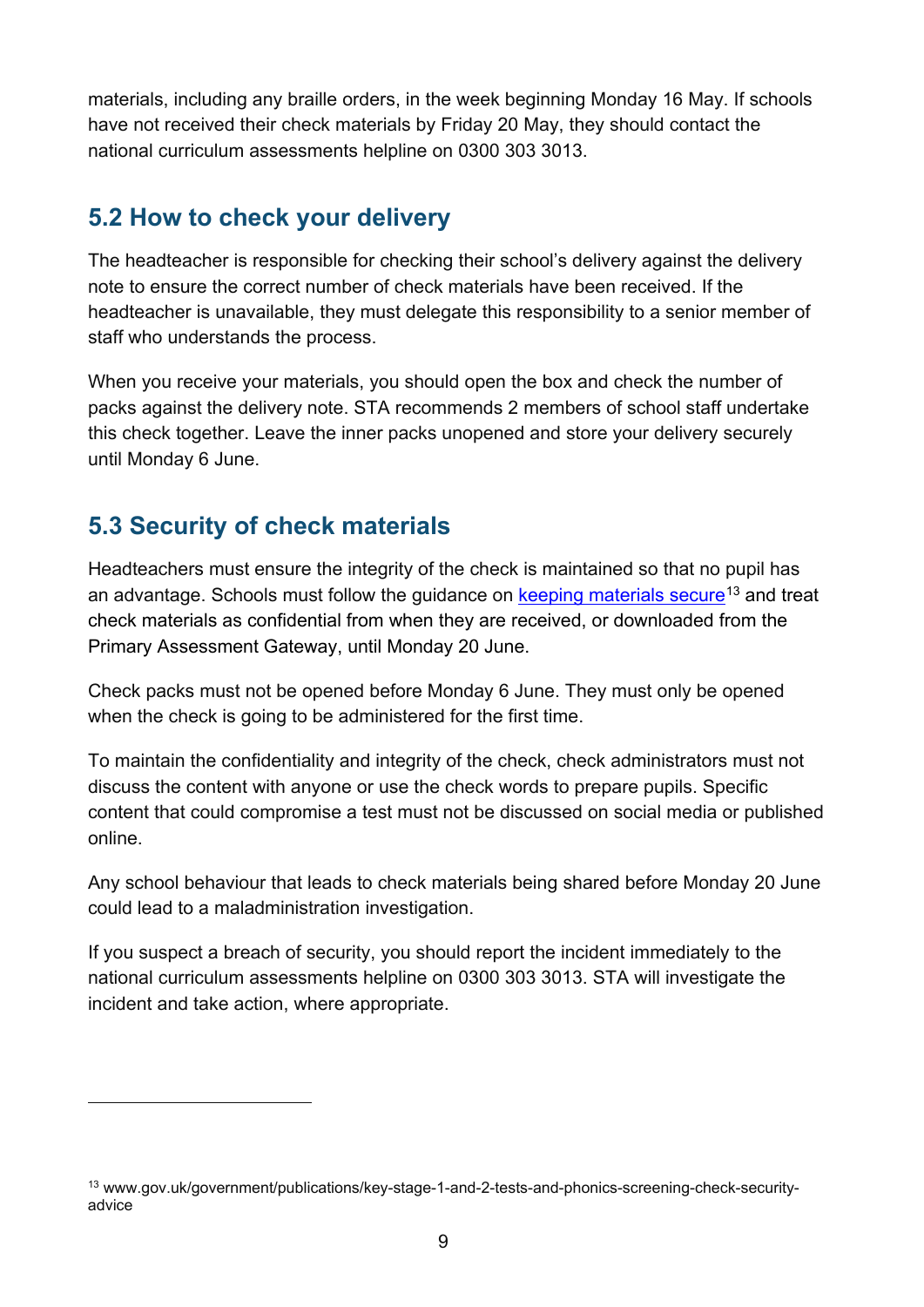# <span id="page-9-0"></span>**6 Preparing to administer the check**

## <span id="page-9-1"></span>**6.1 Check administrators**

A member of staff who is trained in phonics and known to the pupil must administer the check on a one-to-one basis. The role requires professional judgement about which responses are correct. The check should not be administered by a teaching assistant or a higher-level teaching assistant unless they are trained in phonics and have experience delivering phonics sessions to pupils. Adults administering the check must not be a relative, carer or guardian of the pupil taking the check.

Check administrators should familiarise themselves with this guidance and with:

- quidance on [how to keep check materials secure](https://www.gov.uk/government/publications/key-stage-1-and-2-tests-and-phonics-screening-check-security-advice)<sup>[14](#page-9-4)</sup>
- the printed instructions for administering the check
- quidance on how to score pupils' responses<sup>15</sup>
- $\bullet$  the check video and practice materials<sup>16</sup>

#### <span id="page-9-2"></span>**6.2 Preparing rooms**

Administer the check in a room that is quiet and provides a comfortable, well-lit space. Rooms should be prepared before pupils are admitted. Displays or materials which could help pupils must be removed or covered for the duration of the check. If more than one adult is administering the check to pupils at the same time, you may need more than one room to ensure pupils taking the check do not disturb, distract or aid one another.

#### <span id="page-9-3"></span>**6.3 Access arrangements**

You may need to adapt the check for some pupils. Adjustments must be based on normal classroom practice for pupils with specific needs. You do not need to request permission to make adaptations, but you must ensure any modifications do not advantage or disadvantage pupils.

Those who may need adjustments include pupils:

<span id="page-9-4"></span><sup>14</sup> www.gov.uk/government/publications/key-stage-1-and-2-tests-and-phonics-screening-check-securityadvice

<span id="page-9-5"></span><sup>15</sup> www.gov.uk/government/publications/phonics-screening-check-2019-materials

<span id="page-9-6"></span><sup>16</sup> www.gov.uk/government/publications/phonics-screening-check-sample-materials-and-training-video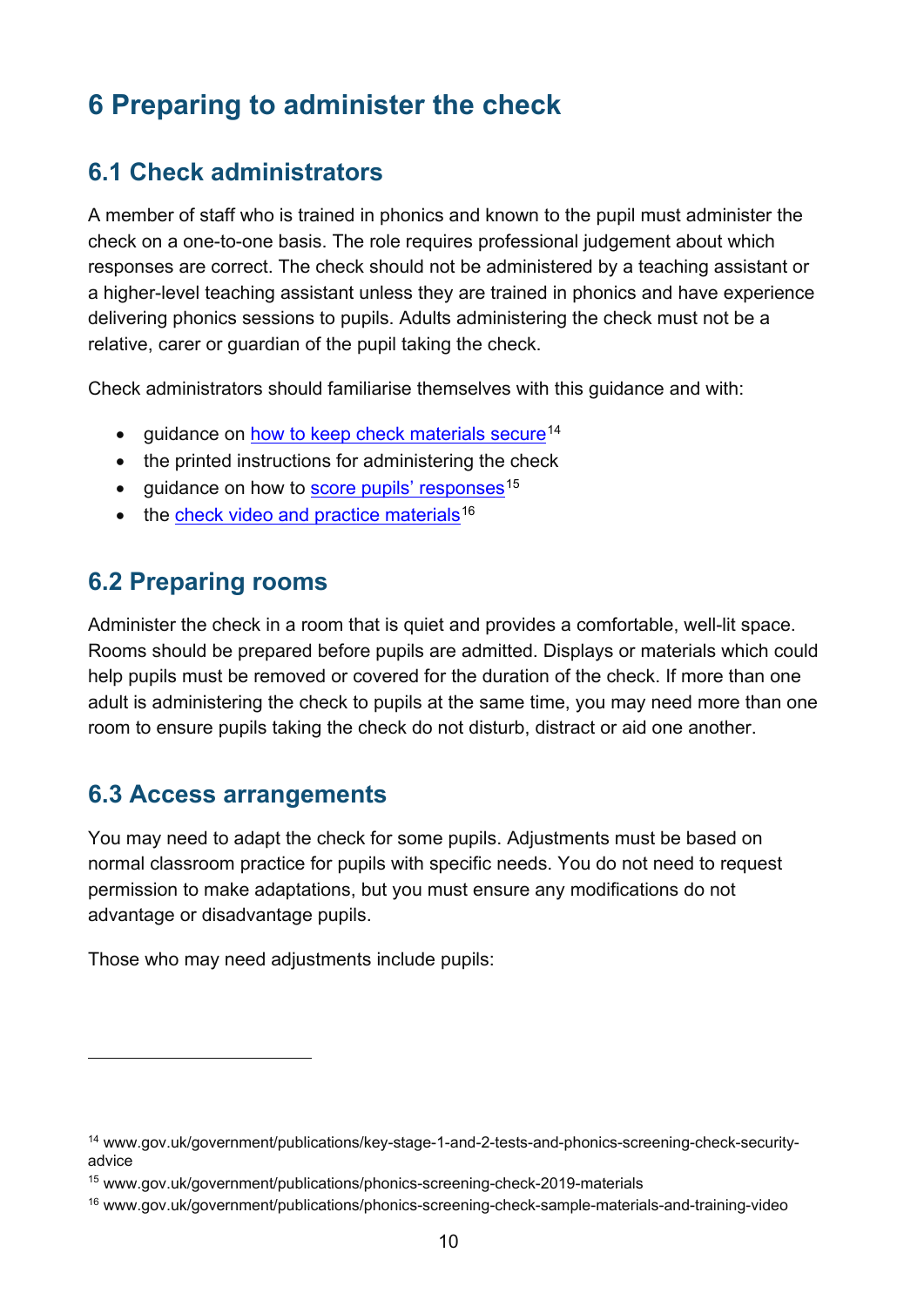- for whom provision is being made in school under special educational needs and disability (SEND) support and whose learning difficulty or disability significantly affects access to the check
- with an education, health and care (EHC) plan
- with a disability (as defined in section  $6(1)$  of the [Equality Act 2010](http://www.legislation.gov.uk/ukpga/2010/15/section/6)<sup>[17](#page-10-0)</sup>) that does not give rise to a special educational need but requires alternative access **arrangements**
- who are unable to sit and work for a sustained period because of a disability or behavioural, emotional or social difficulty

It is not possible to list all the circumstances in which pupils may need adaptations. If you need to discuss access arrangements to meet a pupil's specific needs, you should use the 'Message us – access arrangements' form on the Primary Assessment Gateway. For general enquiries you should contact the national curriculum assessments helpline.

#### **Rest breaks**

The check is not timed but we expect it will take each pupil between 4 and 9 minutes to complete. You should give pupils enough time to respond to each word. If you believe a pupil will find it difficult to concentrate, or may experience fatigue during the check, you may use rest breaks to make it more manageable. Rest breaks can be given whenever they are needed.

When planning for the check, consider when it would be most appropriate for the pupil to take a break. If the pupil is likely to need a rest break more frequently than between the 2 sections of the check, or at the end of a page, we recommend you modify the materials so there are fewer words on each page. The pupil must be kept separate from the rest of the cohort during a rest break. The check must be completed on the same day.

#### **Cued speech**

If the pupil is familiar with cued speech, it can be used by a professional skilled in its use and by a pupil with a hearing impairment to make their responses clear. If a pupil with a hearing impairment would prefer to speak the words, then cued speech should be used to help clarify what sounds they are aiming for.

<span id="page-10-0"></span><sup>17</sup> www.legislation.gov.uk/ukpga/2010/15/section/6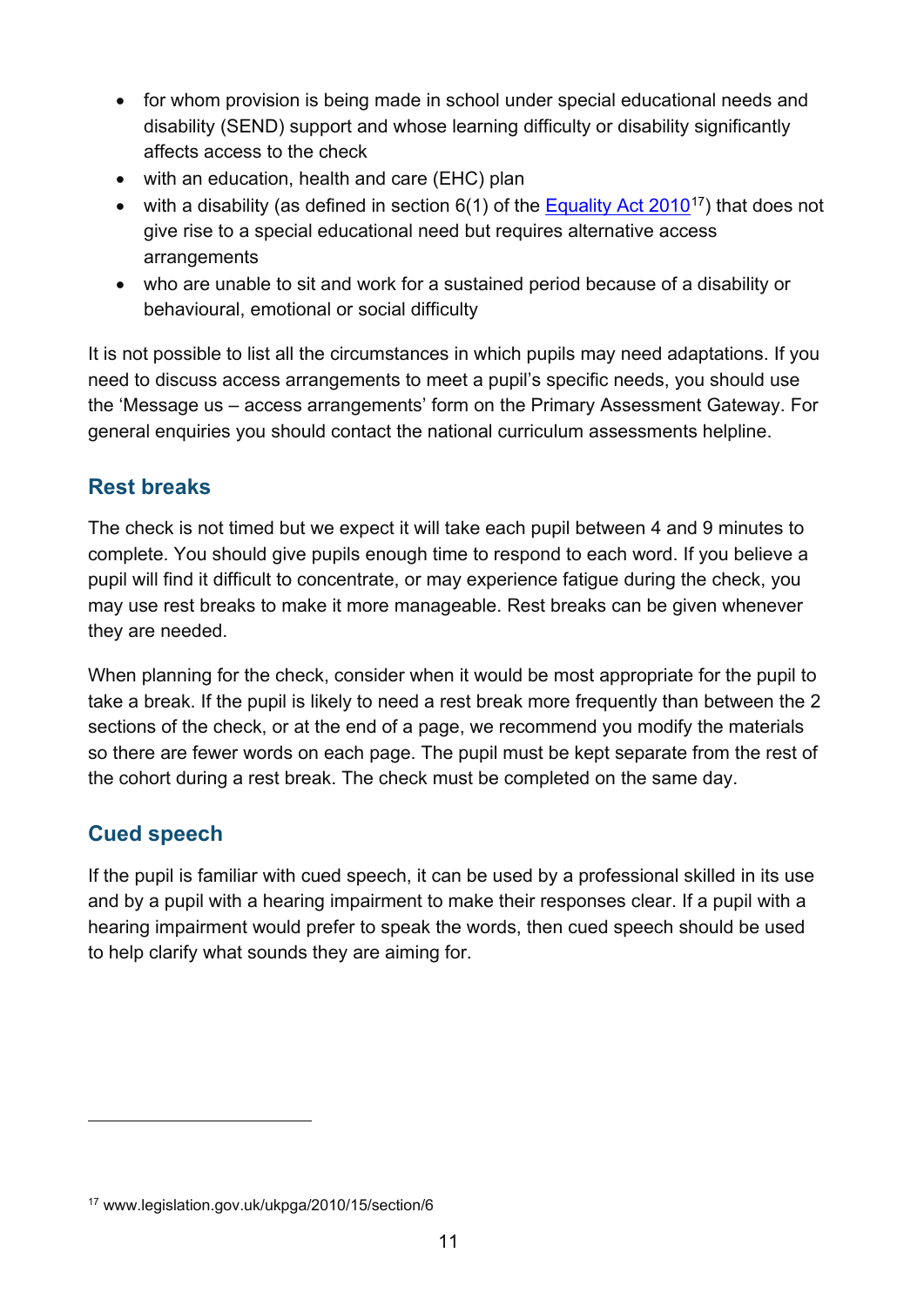#### **Visual phonics**

These techniques can be used to help pupils make their responses clear if this is normal classroom practice.

#### **Sound buttons**

If a pupil uses sound buttons to help them decode words as part of normal classroom practice, they may use them during the check. You must give the pupil a clean copy of the check so they can mark the sound buttons against the graphemes. You must not mark the graphemes for the pupil.

#### **Readers**

Readers are not allowed.

#### **Adapting check materials**

The check materials are provided in font 'Sassoon Infant', style 'regular' and size '60'. Most pupils will use standard versions of the phonics screening check, but you may need to adapt check materials to meet pupils' specific needs.

Schools can download check materials from the Primary Assessment Gateway from Monday 6 June. This includes:

- the mark sheet and modified versions (excluding braille)
- Word versions with colour images
- Word versions with black and white images
- Word versions without images

The materials are designed so schools can modify them to meet the needs of individual pupils and their own approach to teaching phonics. Examples of modifications may include:

- changing the font
- changing the font size
- having fewer words per page
- coloured overlays (if this is normal classroom practice)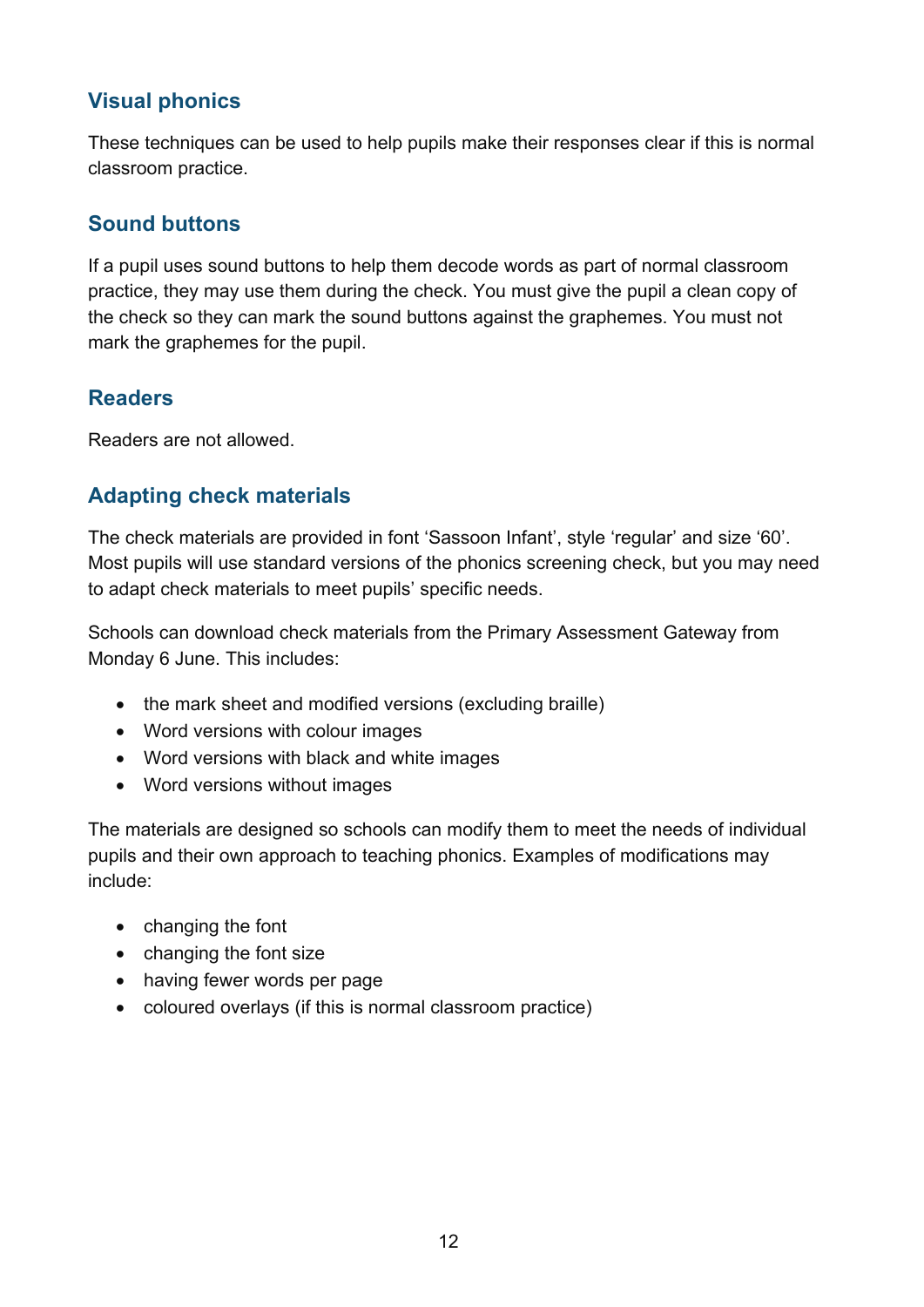# <span id="page-12-0"></span>**7 Administering the check**

Pupils must only attempt the check once during the check window. You should introduce the check as consistently as possible, bearing in mind some pupils may require more explanation to understand the instructions.

The check materials include a double-sided practice sheet with 4 pseudo-words and 4 real words on each side. You can use this to familiarise pupils with the check. If a pupil is struggling to decode the words on the practice sheet, you should stop and discuss with your headteacher whether that pupil should participate in the check.

The following text provides an example of how you could introduce the check:

"In this activity, I am going to ask you to read some words aloud.

You may have seen some of the words before and others will be new to you.

You should try to read each word but do not worry if you cannot. If it helps you, you may sound out the letters before trying to say the word.

This practice sheet shows you what the words will look like.

Have a go at reading these 4 words aloud, which you should have come across before [in, at, beg, sum].

The words on this side [turn over practice sheet] are not real words. They are names for types of imaginary creatures. You can see a picture of the creature next to each word.

Can you read out the words on this page for me? [ot, vap, osk, ect]

Now you are going to start reading out the words in this booklet and I am going to write down what you say on my sheet.

In this booklet, there are 4 words on each page. I will tell you at the start of each page whether they are real words that you may have seen before or names for types of imaginary creatures.

The first page has names for types of imaginary creatures, and you can see their pictures.

Can you start reading the words to me?"

It is important to tell the pupil whether they are real words or types of imaginary creatures on each page.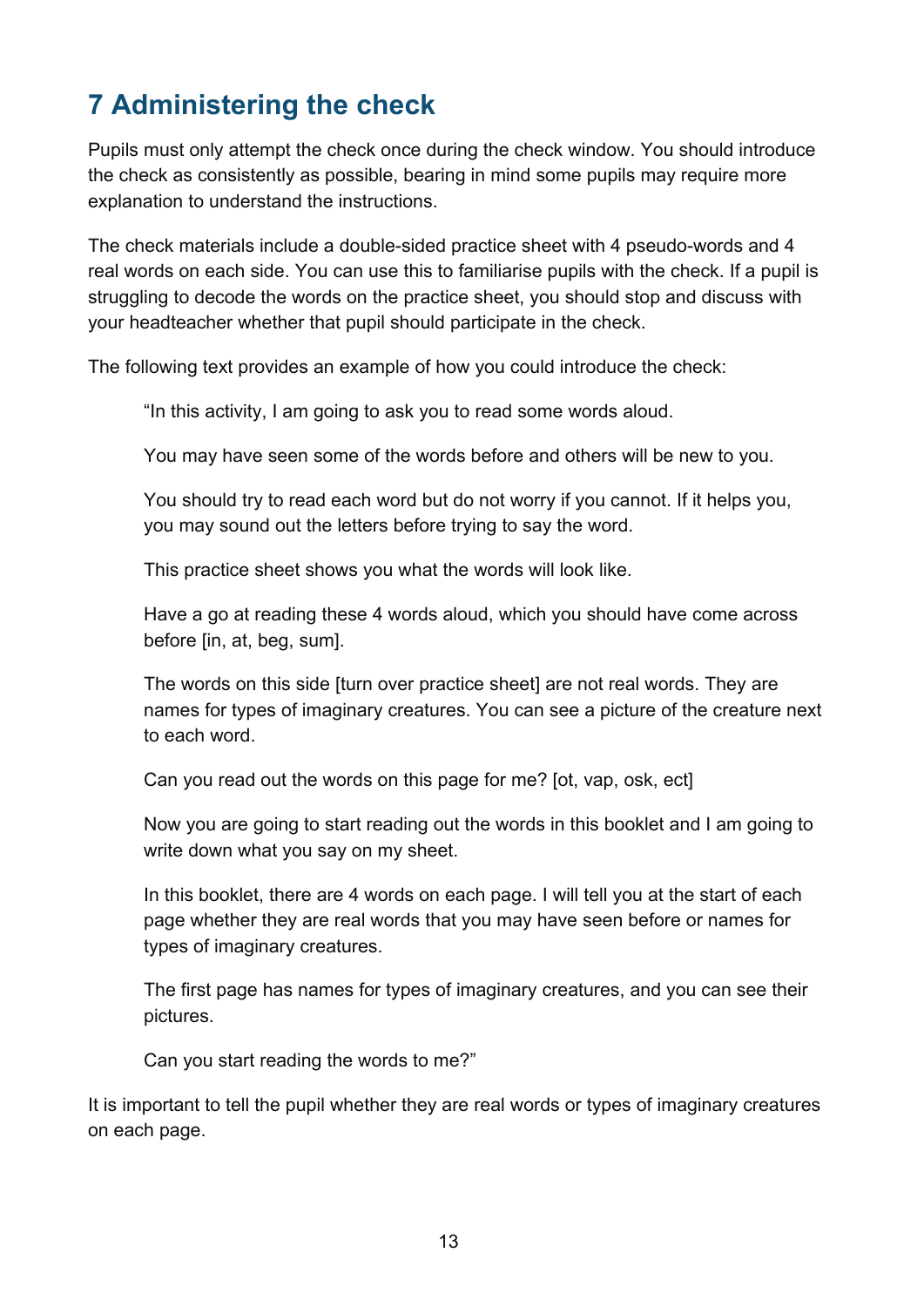## <span id="page-13-0"></span>**7.1 Assistance**

You must ensure nothing you say, or do, during the check could be interpreted as giving pupils an advantage.

If a pupil is likely to be confused by the standard introduction, you may develop your own. Your instructions may refer to the practice words but must not refer to words within the check itself.

You can point to whole words to indicate which word comes next, but you must be careful not to point to the words in a way that indicates how to decode them. For example, avoid pointing from left to right or hovering over letters.

During the practice, you can give further guidance to ensure pupils understand the task. For example, you may remind the pupil the word must be blended, guidance which would not be allowed during the check itself.

Pupils should be given as long as necessary to respond to a word, although in most cases 10 seconds should be enough. You should not indicate whether a pupil has decoded a word correctly, or incorrectly, during the check, but you may offer encouragement. You should decide when it is appropriate to tell the pupil to move onto the next word, taking care not to do so while they are still trying to decode the word.

## <span id="page-13-1"></span>**7.2 Problems or queries during the check**

Most pupils should be able to attempt all words in the check. However, it is important they do not become distressed or have a negative experience. If a pupil is struggling, you should consider stopping the check before the end.

Similarly, if a pupil is showing signs of fatigue, you should consider using a rest break. If a pupil needs frequent, lengthy rest breaks, think about stopping the check completely. When making the decision to stop, ensure the pupil has been given a full opportunity to show what they can do. If the check is stopped before the end, you should report the pupil's score for what they have attempted.

## <span id="page-13-2"></span>**7.3 Completing the answer sheet**

You should use the answer sheets to record each pupil's responses during the check, so you have an accurate record of how many words a pupil read correctly.

You can also use them to record your own comments, for example any graphemes a pupil did not recognise or when blending was difficult. This may help you plan future phonics teaching.

If you are not familiar with the answer sheets, past materials are available on GOV.UK.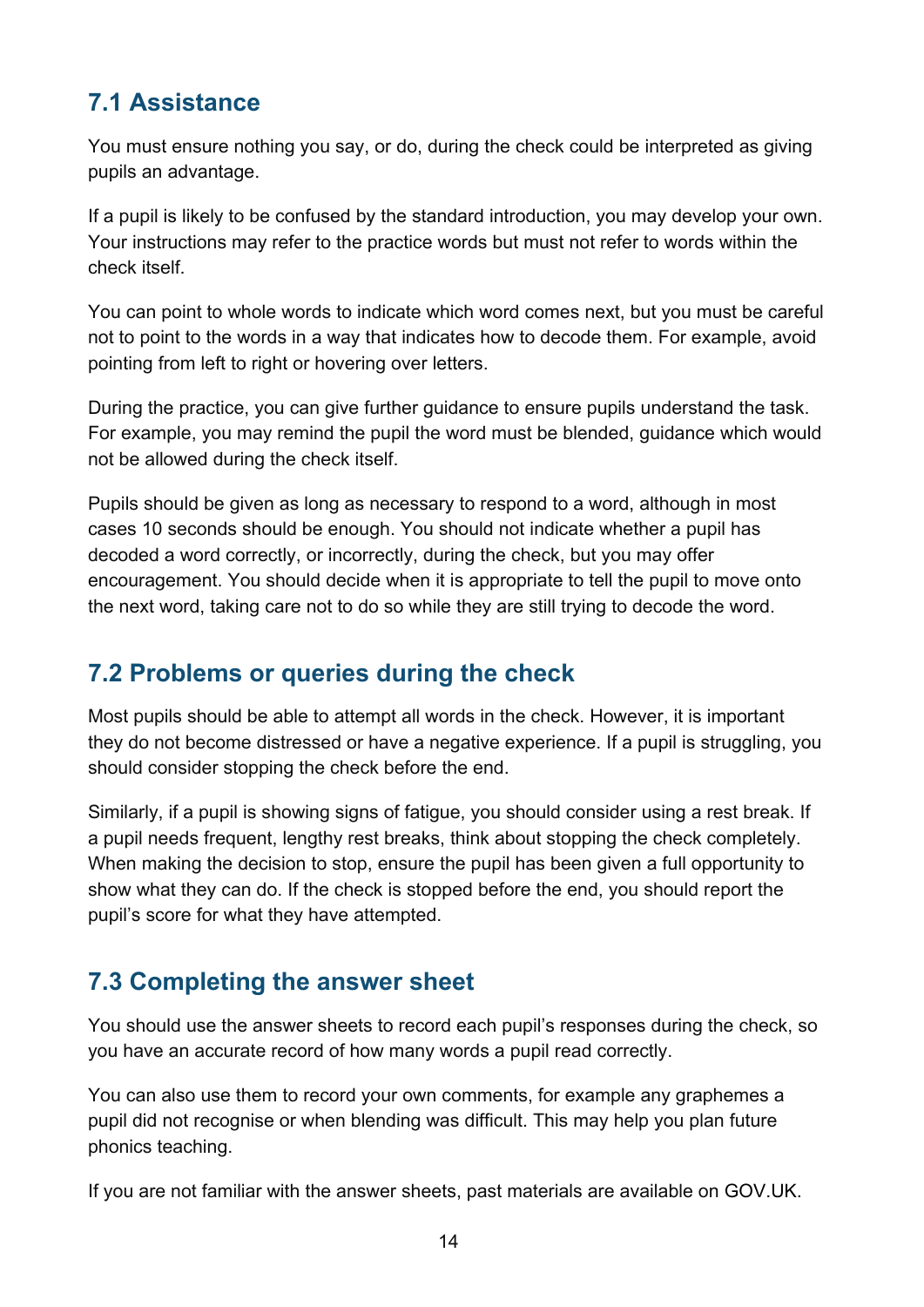## <span id="page-14-0"></span>**7.4 Scoring the check**

Instructions for scoring the check will be included with the check materials. You should score the check as the pupil says each word. Make a record on the answer sheet of whether the pupil said each word correctly or not. You should consider the following points when scoring the check:

- if a pupil sounds out the phonemes but does not blend the word, they must not be prompted to do so, and this must be scored as incorrect
- pupils may elongate phonemes but if they leave gaps between phonemes and do not blend them, this must be scored as incorrect
- alternative pronunciations must be considered when deciding whether a response is correct—for real words, inappropriate grapheme-phoneme correspondences must be marked as incorrect (for example, reading 'blow' to rhyme with 'cow' would be incorrect)
- alternative pronunciations of graphemes will be allowed in pseudo-words—the scoring guidance gives some alternative pronunciations, but the list of acceptable pronunciations is not exhaustive
- a pupil's accent should be considered when deciding whether a response is acceptable and there must be no bias for or against a pupil with a particular accent—pupils can use any acceptable regional pronunciation even if it is not within their usual accent
- any pronunciation difficulties should be considered when deciding whether a response is acceptable—for example, a pupil unable to form the 'th' sound who instead usually says 'f' should have this scored as correct
- if a pupil shows their ability to decode by revising an attempt, this should be marked as correct—however, pupils must not be prompted to 'have another go' and the final attempt must be scored, even if this is incorrect and a previous attempt was correct

## <span id="page-14-1"></span>**7.5 Administering the check at an alternative location**

Schools can administer the check at an alternative location to the rest of the cohort away from school. This may include administering at a pupil referral unit or at the pupil's home, as long as the pupil is in a fit state.

The headteacher is responsible for ensuring the security and confidentiality of the check is maintained, and the check is administered according to this check administration guidance.

If schools need specific advice on administering the check at an alternative location, they should contact STA using the 'Message us – access arrangements' form on the Primary Assessment Gateway.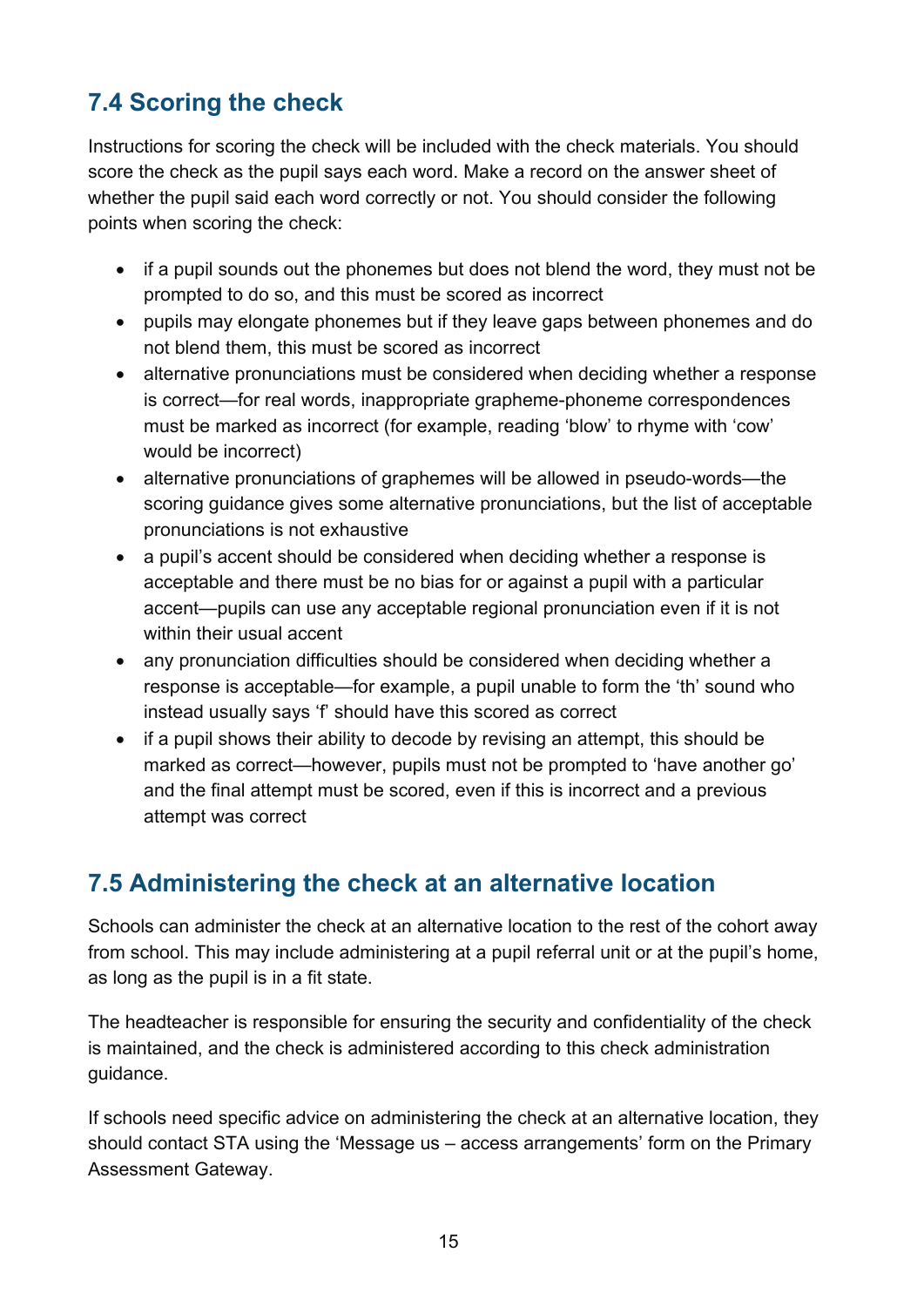# <span id="page-15-0"></span>**8 After the check**

## <span id="page-15-1"></span>**8.1 Headteacher's declaration form**

Headteachers must complete and submit the HDF after your school has completed the check, as detailed in article 5A(1)(c) of the [Education \(National Curriculum\) \(Key Stage 1](http://www.legislation.gov.uk/uksi/2004/2783/contents/made)  [Assessment Arrangements\) \(England\) Order 2004](http://www.legislation.gov.uk/uksi/2004/2783/contents/made)[18.](#page-15-2) You must still complete the HDF if all pupils are working below the standard of the check.

The HDF confirms either:

- your school has administered the check according to the published guidance
- the check was not administered because all pupils are working below the standard or are unable to access it
- the statements in the HDF cannot be confirmed and you have reported any issues to STA

You, or a delegated senior member of staff, must complete and submit the HDF online after the last check has been administered. The HDF will be available on the Primary Assessment Gateway from Monday 6 June and must be submitted by Friday 1 July.

Failure to complete the HDF by the deadline may result in a maladministration investigation. If you, or a delegated senior member of staff, cannot complete the HDF or need help completing it, contact the national curriculum assessments helpline. You cannot amend the HDF after submission.

<span id="page-15-2"></span><sup>18</sup> www.legislation.gov.uk/uksi/2004/2783/contents/made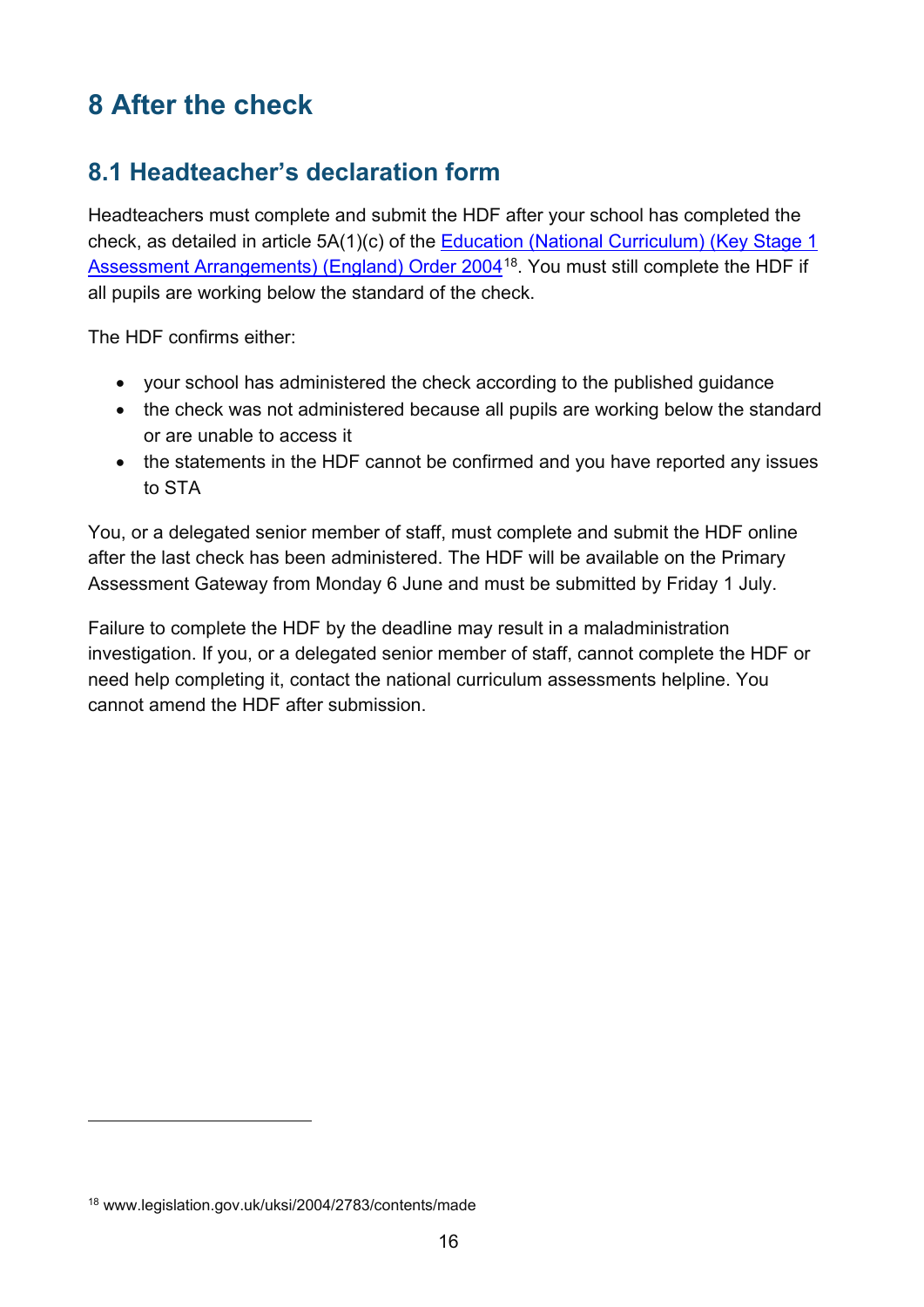# <span id="page-16-0"></span>**9 Reporting check results**

STA will publish the threshold mark on Monday 20 June on GOV.UK. Schools do not need to wait until the threshold mark is published before submitting their data to the LA.

## <span id="page-16-1"></span>**9.1 Reporting to local authorities**

Schools must report their pupils' check scores to the LA by their submission deadline. Results must be submitted for all pupils who are eligible to take the check, using the following codes:

| <b>Description</b>                                                           | What to record                            |
|------------------------------------------------------------------------------|-------------------------------------------|
| Pupil took the check and met the<br>expected standard                        | Score – record in the phonics mark field  |
| Pupil took the check and did not<br>meet the expected standard               | Score – record in the phonics mark field  |
| Absent                                                                       | $A$ – record in the phonics outcome field |
| Headteacher decided it was not<br>appropriate for pupil to take the<br>check | $D$ – record in the phonics outcome field |
| Pupil left the school                                                        | $L$ – record in the phonics outcome field |
| Check subject to maladministration                                           | $Q$ – record in the phonics outcome field |

The LA will tell you how to submit your data and by when. Management information system (MIS) suppliers have been advised of the data requirements for the check. Your LA or MIS supplier, depending on local arrangements, may offer support for these systems.

LAs must submit check data to the Department for Education (DfE) using COLLECT by Friday 22 July. There is no facility to amend data once the collection has closed. Further support for schools and LAs is available in DfE's [data collection and submission](https://www.gov.uk/guidance/phonics-screening-check-data-collection)  [guidance](https://www.gov.uk/guidance/phonics-screening-check-data-collection)<sup>19</sup>.

## <span id="page-16-2"></span>**9.2 Pupils who move schools**

If a pupil moves school:

<span id="page-16-3"></span><sup>19</sup> www.gov.uk/guidance/phonics-screening-check-data-collection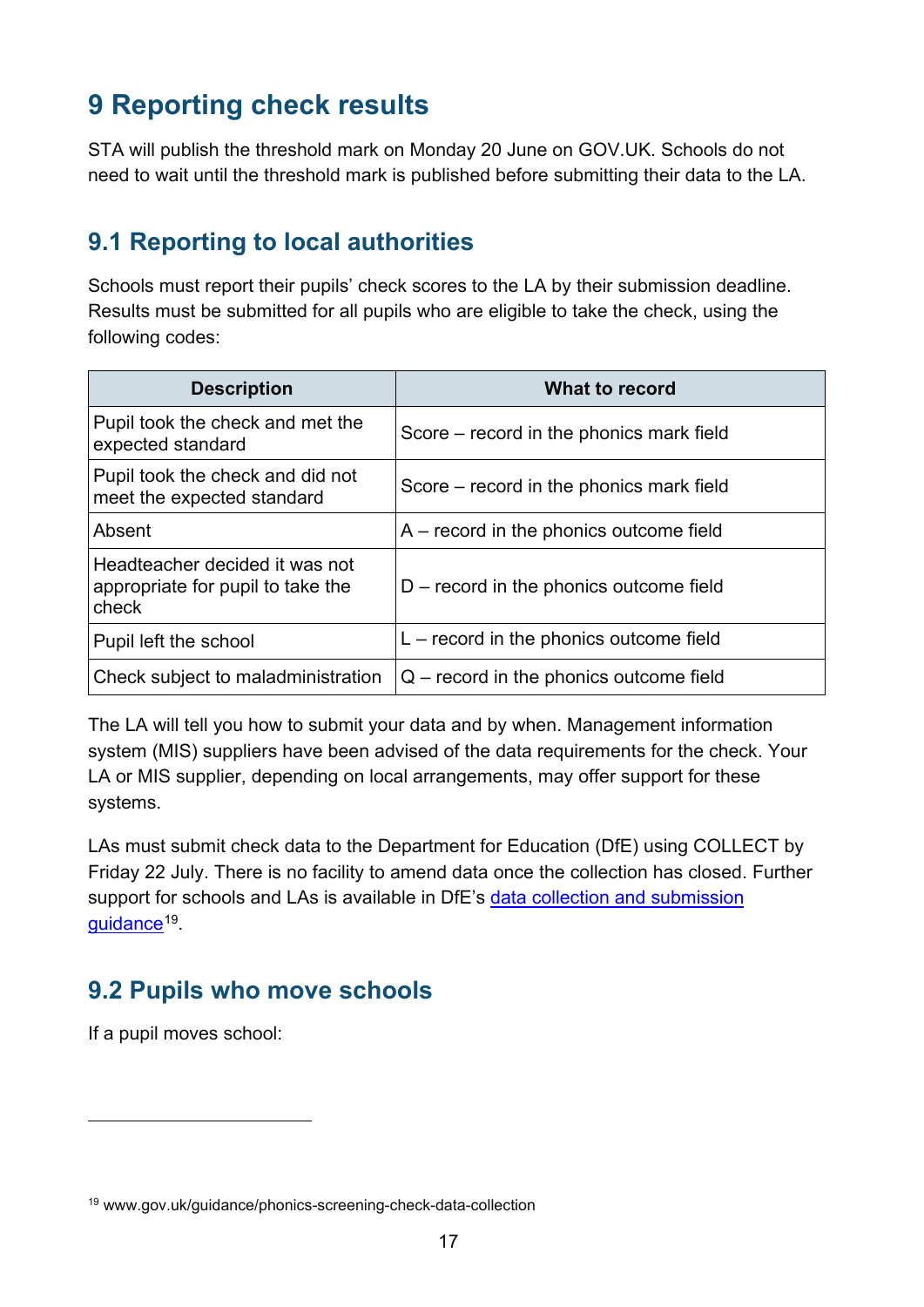- before the check administration period—the receiving school should assess the pupil and submit data for them
- during the check period—the receiving school should find out whether the pupil has already taken the check (if not, they should assess the pupil and submit data for them)
- after taking the check—their result should be submitted by the school where they took the check and provided to the new school in the CTF

If a pupil arrives from a non-participating school, for example they have recently arrived from overseas or were electively home educated, the receiving school should consider administering the check and must submit data for them. Pupils who arrive after the check administration period, and who did not take the check, do not need to be included in that year's data submission.

## <span id="page-17-0"></span>**9.3 How results will be used**

DfE does not publish school-level results for the phonics screening check.

Results will be available in [Analyse School Performance](http://www.analyse-school-performance.service.gov.uk/)<sup>[20](#page-17-2)</sup> and schools will also have access to national [and LA results](https://explore-education-statistics.service.gov.uk/find-statistics)<sup>[21](#page-17-3)</sup> to allow them to benchmark their pupils' performance.

## <span id="page-17-1"></span>**9.4 Reporting results to parents**

Headteachers must report the pupils' scores to parents by the end of the summer term. This should include whether or not their child has met the expected standard to ensure they are aware of their child's progress in developing phonics decoding skills. If a pupil has not met the expected standard, headteachers should outline the support that will be put in place to help the pupil progress.

For year 2 pupils who take the check in autumn 2021 and June 2022, schools must report both results to parents. Headteachers can choose how to communicate results to parents, which should be provided in the context of their overall attainment and progress. Headteachers must provide reports for all pupils, including those who have left the school or were absent during the check.

<span id="page-17-2"></span><sup>20</sup> www.analyse-school-performance.service.gov.uk

<span id="page-17-3"></span><sup>21</sup> https://explore-education-statistics.service.gov.uk/find-statistics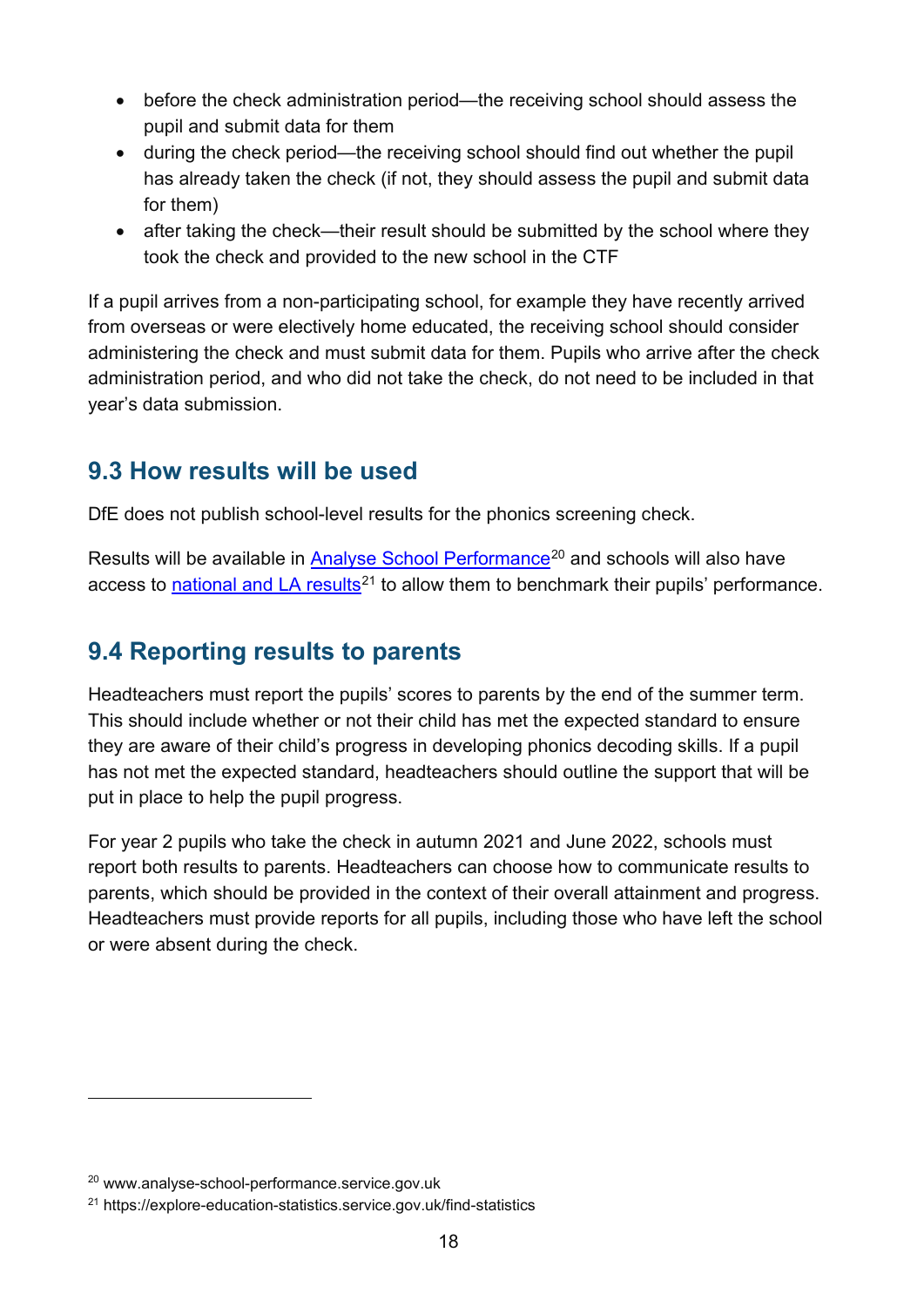## <span id="page-18-0"></span>**9.5 Pupils who do not meet the expected standard**

The DfE has published [guidance](https://www.gov.uk/government/publications/phonics-screening-check-responding-to-the-results)<sup>[22](#page-18-1)</sup> on what schools should do if a pupil does not meet the expected standard.

Pupils who have not met the expected standard at the end of year 1 must be considered for a retake in June 2023. Schools are expected to maintain a programme of support for these pupils.

<span id="page-18-1"></span><sup>22</sup> www.gov.uk/government/publications/phonics-screening-check-responding-to-the-results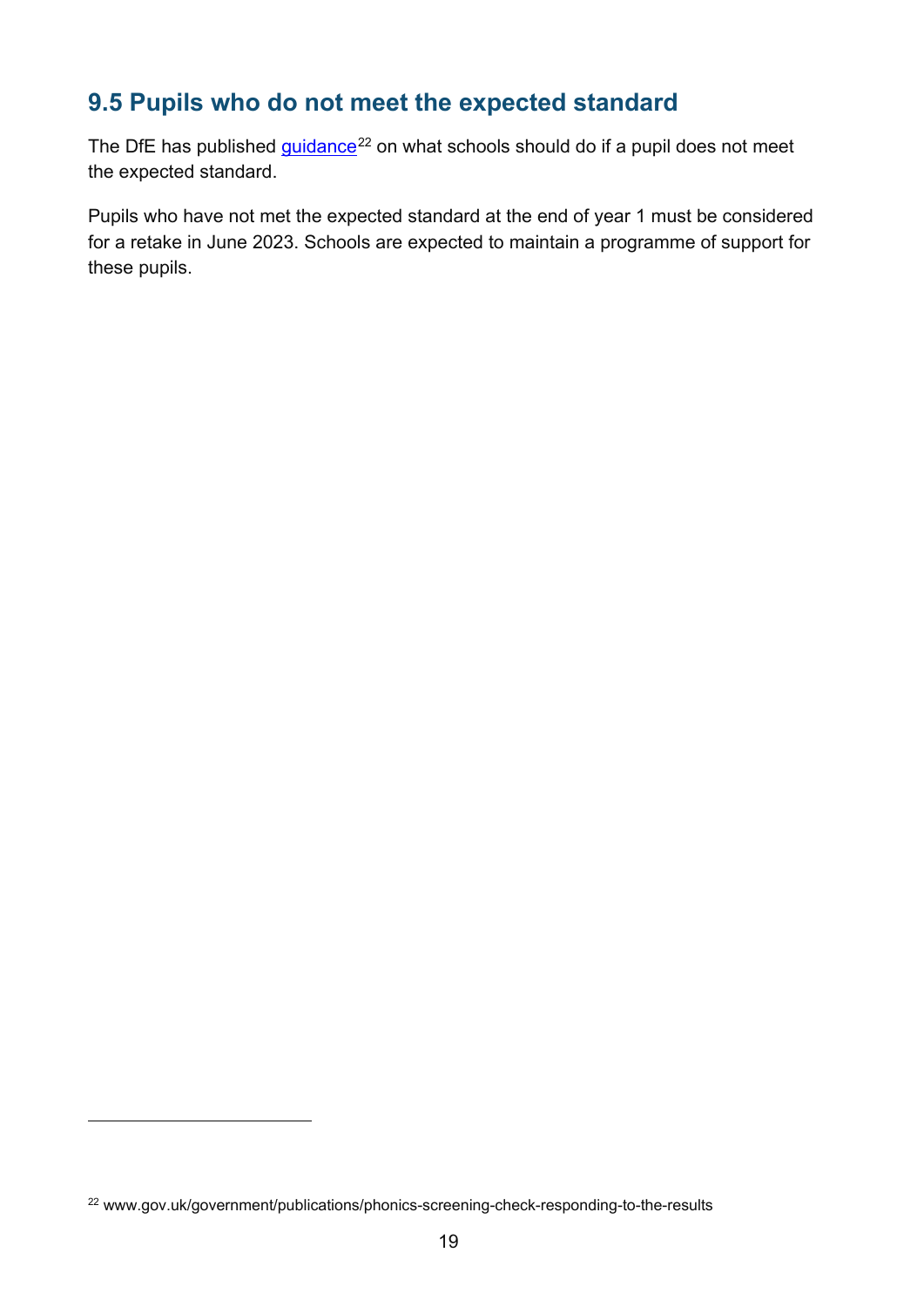# <span id="page-19-0"></span>**10 Further information**

## <span id="page-19-1"></span>**10.1 General enquiries**

For general enquiries about check administration, contact the national curriculum assessments helpline on 0300 303 3013 or email [assessments@education.gov.uk.](mailto:assessments@education.gov.uk)

## <span id="page-19-2"></span>**10.2 Message us**

Message us forms can be found on the **Primary Assessment Gateway**<sup>23</sup>.

For queries relating to access arrangements to meet a pupil's specific needs, schools can use the 'Message us – access arrangements' form.

For general enquiries about check administration, schools and LAs can use the 'Message us – general enquiry' form.

<span id="page-19-3"></span><sup>23</sup> www.primaryassessmentgateway.education.gov.uk